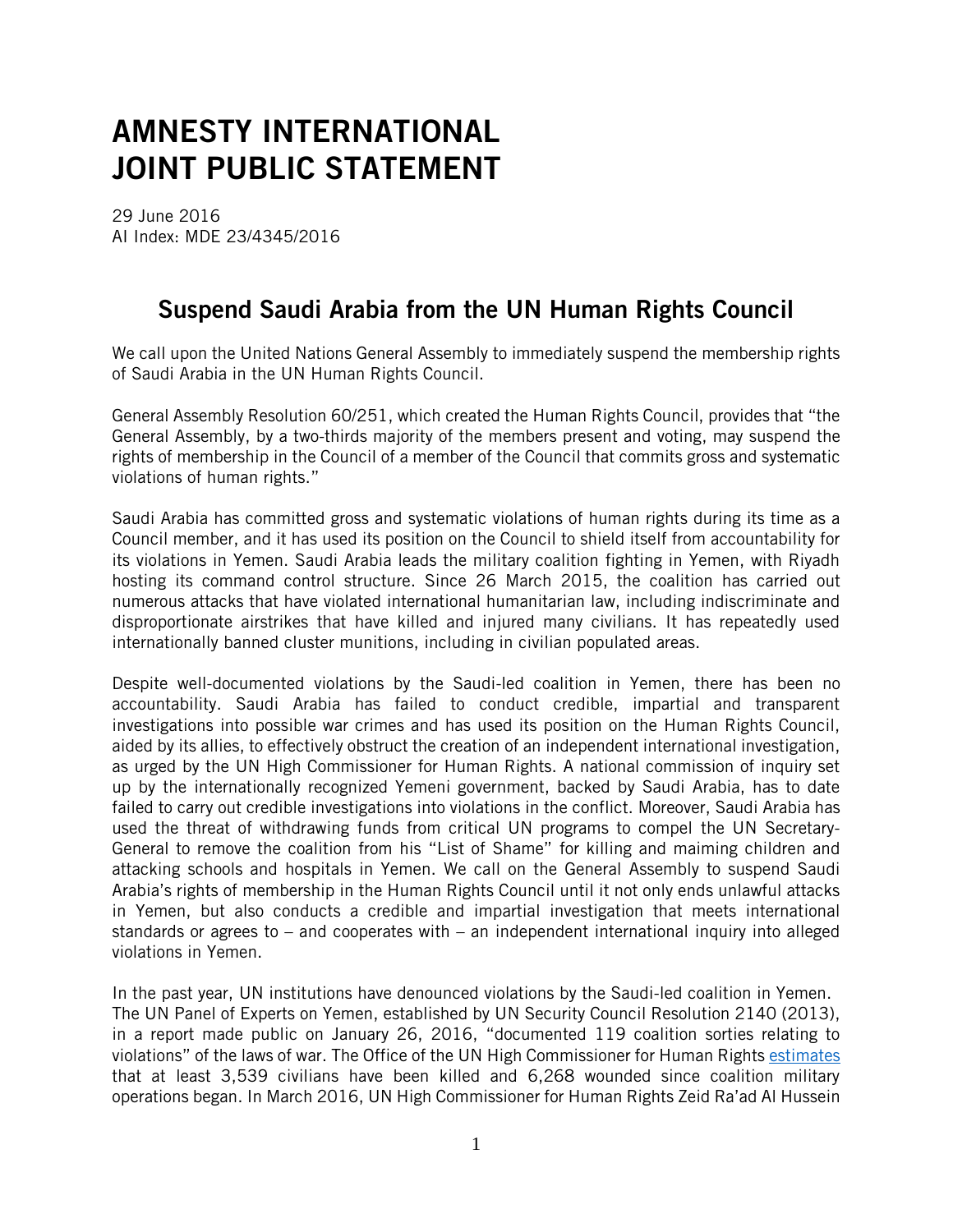[said](mailto:http://www.ohchr.org/en/NewsEvents/Pages/DisplayNews.aspx%3FNewsID=17251%26LangID=E) the coalition was responsible for twice as many civilian casualties as other forces combined, according to OHCHR figures. He noted, "It would appear to be the case that the distinction between legitimate military targets and civilian ones – which are protected under international law – is at best woefully inadequate… [a]nd at worst, we are possibly looking at the commission of international crimes by members of the Coalition."

Human Rights Watch and Amnesty International have documented 69 unlawful airstrikes by the Saudi-led coalition, some of which may amount to war crimes, which have killed at least 913 civilians and have hit residences, markets, hospitals, schools, civilian businesses, and mosques. Human Rights Watch and Amnesty International have also documented 19 attacks involving internationally banned cluster munitions.

Concerns about Saudi Arabia's human rights record at home also compromises its membership in the Human Rights Council. Since Saudi Arabia joined the Council in January 2014, its crackdown on all forms of dissent has continued unabated, including through the use of grossly unfair trials at a special counter-terror court and long prison terms for peaceful dissidents and human rights defenders. Executions in Saudi Arabia have surged, with more than 350 having been carried out since it was elected to the Council. A large number of these executions were not imposed for the most serious crimes but for offenses such as non-violent drug-related crimes. Among those facing execution are individuals who were under 18 at the time of their alleged offense, in violation of the Convention on the Rights of the Child, to which Saudi Arabia is a party. Some of these death sentences appear to have been based solely on "confessions" that the defendants say were obtained through torture or other ill-treatment.

Saudi Arabia also continues to discriminate against women in law and practice, including through the imposition of the male guardianship system, which treats all adult women as legal minors. Discrimination against the Shi'a minority remains systematic and entrenched; a prominent Shi'a Muslim cleric was executed in January 2016, following a grossly unfair trial, and other Shi'a activists have been arrested, imprisoned and face the death penalty following their alleged participation in protests. The authorities have failed to take adequate measures to protect migrant workers from abuse.

When it ran for election to the Human Rights Council in 2013, Saudi Arabia pledged to "support the human rights bodies and mechanisms of the United Nations and cooperate constructively with them, particularly the Human Rights Council and its subsidiary mechanisms."<sup>1</sup> However, Saudi Arabia's engagement with the Human Rights Council and other UN human rights mechanisms has not been satisfactory: it currently has seven outstanding requests from the Council's Special Procedures to visit the country, some of which are 10 years old.<sup>2</sup> The government issued a travel ban against activist Samar Badawi in 2014 after she spoke at the Council on behalf of imprisoned Saudi activist Waleed Abu al-Khair. Several other Saudi human rights defenders who have cooperated with the Human Rights Council have been imprisoned. Ministry of Interior regulations stipulated in 2014 provisions that contacting "any groups… or individuals hostile to [Saudi Arabia]" is a "terrorist crime."

 $\overline{a}$ 

 $1$  A/68/535, Note verbale dated 6 October 2013 from the Permanent Mission of Saudi Arabia to the United Nations addressed to the President of the General Assembly, 17 October 2013

<sup>&</sup>lt;sup>2</sup> Visits of Special Procedures of the Human Rights Council to Saudi Arabia since 1998, Office of the UN High Commissioner on Human Rights:

http://spinternet.ohchr.org/\_Layouts/SpecialProceduresInternet/ViewCountryVisits.aspx?Lang=en&country=SAU